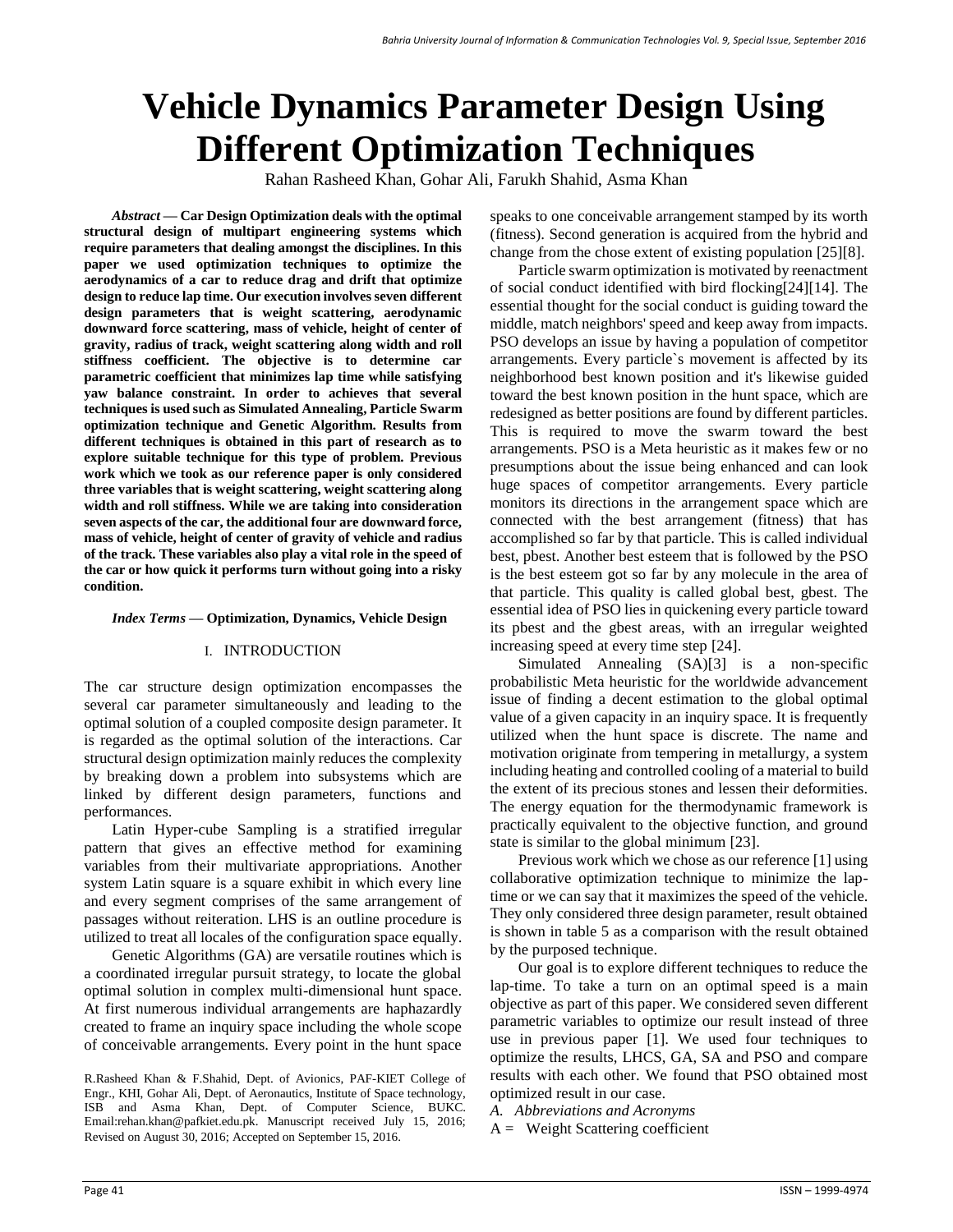$A'$ 

- $B =$  Weight Scattering along width
- $C =$  Aerodynamic Downward force Scattering
- $K =$  Roll Stiffness coefficient
- $U =$  Speed/Lap
- $\beta$  = Vehicle drift Angle beta
- $\delta$  = Vehicle Wheel Steering Angle delta
- $T = Time/Lap$
- $Fx =$  Forward Force
- $Fy =$  Side Force
- $Fz =$  Vertical Force
- $FYaw =$  lateral moment Force

YawBal =lateral moment Balance force

# II. APPLICATION

Race car design provides a rich environment for multidisciplinary design optimization. It includes knowledge of aerodynamics, structural-mechanics, vehicle dynamics and tire friction for its configuration and analysis. Each discipline got its own expertise and control over it individual best of the vehicle.

Kasprzak and Hacker [1] used multi objective optimization (MDO) to maximize race car performance across a tracks of fixed radii i.e 400m. During race the car faces different corners and straights, for which a set of conflicting tradeoffs exist in order to design a race car performing well across turns of a radius on a single track.

Our vehicle model depends on the fantastic bike model of Milliken, which has been extended to incorporate four individual wheels. Comparisons of movement are composed for parallel speeding up, longitudinal increasing speed, and yaw balancing. The tires, which may be diverse for front and back, are displayed utilizing plain tire information including representations of Nonlinearities, for example, load affectability and sideslip angle Saturation. Wheel burdens are computed in view of static burden, streamlined down power, and horizontal burden exchange.



Fig. 1 Race Car Parametric model [1]

Figure 1 illustrates a simplified sketch of the racecar model. There are three primary design variables: roll stiffness coefficient (K), weight scattering along length (A), weight scattering along width (B) and aerodynamic downward force scattering (C). Four design parameters are normalized between 0 and 1.

$$
C' = \frac{C_{LF}}{C_{LF} + C_{LR}}\tag{1}
$$

$$
K' = \frac{K_F}{K_F + K_R} \tag{2}
$$

$$
r' = \frac{a}{a+b}
$$

$$
B = \frac{a'}{a' + b'}
$$

$$
(4)
$$

(3)

### III. MATHEMATICAL MODEL

Formulization section involves development of the equations governing race car design. The analysis begins with calculation of lift coefficients, downward forces coefficient and other parameters. It achieves with iterative analysis to solve for sideways forces, velocity and lap time for the given design parameters. All equations in this research is being cited from[1]. Table 1 gives the design parameters for race

|                                  |           | TABLE 1. Race Car Design Variables  |  |
|----------------------------------|-----------|-------------------------------------|--|
|                                  | Variables | Description                         |  |
|                                  | А         | Weight distribution along length    |  |
|                                  | C         | Aerodynamic down force distribution |  |
| K<br>Roll stiffness distribution |           |                                     |  |
|                                  | m         | Mass of vehicle                     |  |
|                                  | h         | Height of CG from ground            |  |
|                                  | R         | Radius of the track                 |  |
|                                  | B         | Weight distribution along width     |  |
|                                  |           |                                     |  |

car configurations having normalized values ranging from 0.3 to 0.6 respectively except height of center of gravity, mass of vehicle and radius of track.

Design space (i.e 0.3-0.6) is for the variables A, B, C, and K. Table 2 contains the list of parameters like the radius of the track, car weight, height of CG from the ground, lengths etc which are taken to be fixed for analysis of race car configuration and it is the same as used in [1].

Figure 2 represents the connections between parallel strengths and side-slip angles. As showed, the focal point of



Fig. 2 Race car dynamical model [1]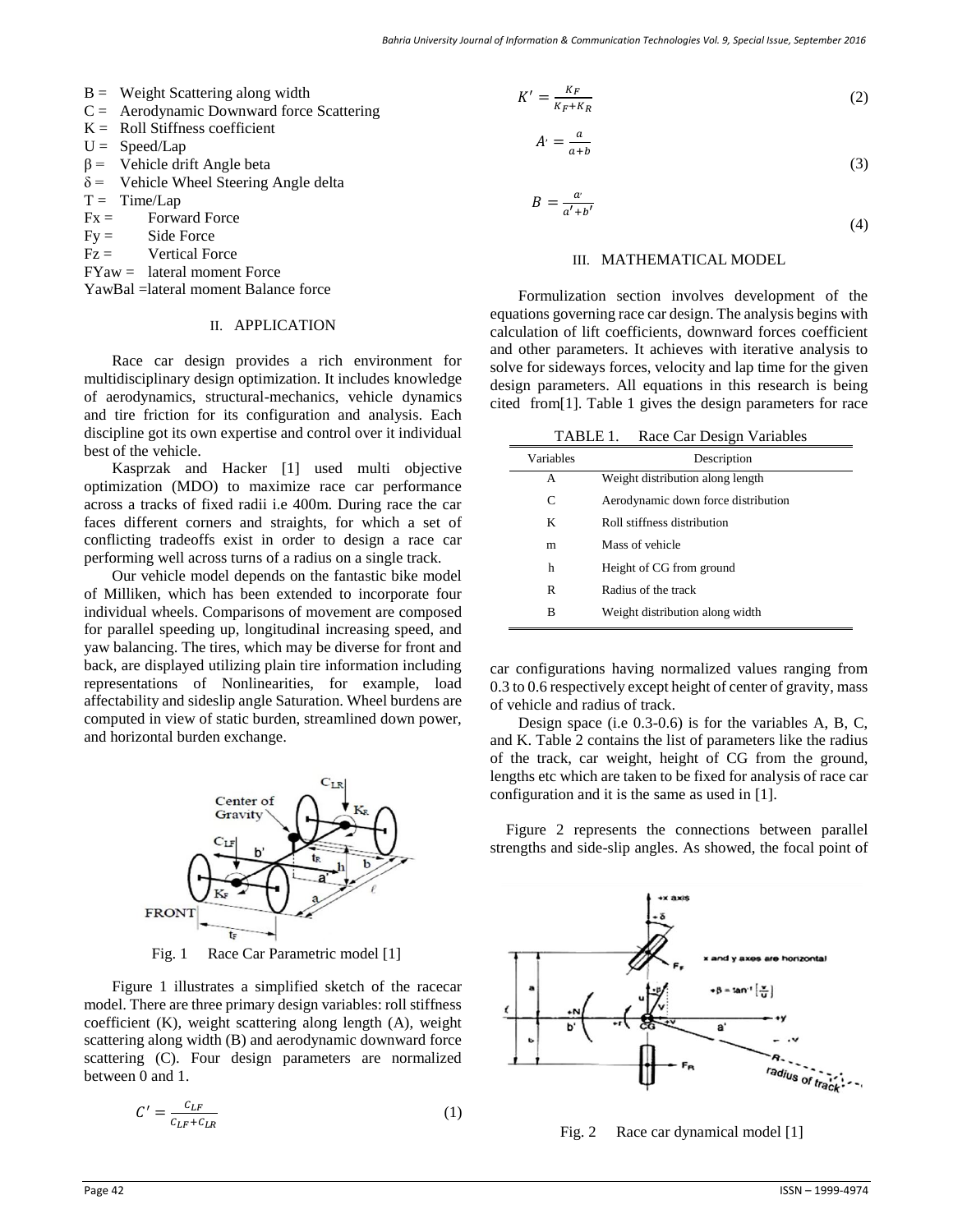gravity characterizes the inception of the direction framework, and clockwise moments are positive.

| Parameter<br>Description | Parameter Symbol | Value | Unit |
|--------------------------|------------------|-------|------|
| Vehicle wheel base       | L                | 9.67  | Ft   |
| Vehicle mass             | М                | 41.7  | Slug |
| Height of CG             | Н                | 1.167 | Ft   |
| Front track              | tF               | 5.5   | Ft   |
| Rare track               | tR               | 5.25  | Ft   |
| Frontal area             | RefA             | 10    | ft2  |
| Skid pad radius          | Radius           | 400   | Ft   |
| Drag coefficient         | $\mathrm{C_{D}}$ | 2.9   |      |

TABLE 2. Race Car and Track Parameters

In observation of the streamlined downward-force scattering, C. All formulization is from previous work by different authors in this we only used different techniques to improve results.

$$
CLF = -0.5 \times C \tag{5}
$$

$$
CLR = -1[5 \times (-5 \times C)] \tag{6}
$$

Equation (7) calculates the weight distribution of the car, HW, where g is the gravity due to earth.

$$
HW = \frac{m \times g}{2} \tag{7}
$$

Equations (8-10) govern the coefficients for front and rear downward force, FD and RD, and aerodynamic friction force, D, where  $ρ$  is the density of atmosphere.

$$
FD = -\frac{\rho \times CLF \times RefA}{2} \tag{8}
$$

$$
RD = -\frac{\rho \times CLR \times RefA}{2} \tag{9}
$$

$$
D = -\frac{\rho \times CD \times RefA}{2} \tag{10}
$$

Initialized the system before proceed to evaluate the optimal solution, Table 3 indicates the parameters initial values.

Equations (11-13) determine the aerodynamic forces, where positive quantities direct downward force. The aerodynamic force acting on the front and rear wheels is represented by FzF and FzR, respectively. Fx is an aerodynamic friction force that opposes the motion.

$$
FzF = FD \times uold^2 \tag{11}
$$

$$
FzR = RD \times uold^2 \tag{12}
$$

$$
Fx = D \times uold^2 \tag{13}
$$

Equation (14) shows the required track effort, FxR, which is permanently positive or it is the only in one direction and that direction is considered a positive direction.

$$
FxR = Fx + [FyF \times \sin(\alpha MaxF)] + [FyR \times \sin(\alpha MaxR)]
$$
 (14)

Forward-facing and back wheel weights, LFT and LRT, are given by Equations (15 and 16).

$$
LFT = \left(Fy \times \frac{h}{t^F}\right) \times K'
$$
\n(15)

$$
LRT = \left(Fy \times \frac{h}{tR}\right) \times \left(1 - K'\right) \tag{16}
$$

| TABLE 3. | Initialization of Lateral Force Loop |  |  |
|----------|--------------------------------------|--|--|
|----------|--------------------------------------|--|--|

| Parameter     | Description              | Initial value |  |
|---------------|--------------------------|---------------|--|
| FyRF          | Right front wheel load   | $\Omega$      |  |
| FyRL          | Left rear wheel load     | $\Omega$      |  |
| <b>FyRR</b>   | Right rear wheel load    | $\Omega$      |  |
| FyF           | Lateral force front axle | 0             |  |
| <b>FyR</b>    | Lateral force rear axle  | $\Omega$      |  |
| Fy            | Lateral force            | $\Omega$      |  |
| nold          | Velocity last iteration  | $\Omega$      |  |
| $\alpha$ MaxF | Max front slip angle     | 0             |  |
| $\alpha$ MaxR | Max rear slip angle      |               |  |

Equations (17-20) determine the down force on each of the four wheels. For instance, FzRF, is the down force acting on the right front wheel.

$$
FzLF = [(1 - A') \times HW] + LFT + \frac{FzF}{2}
$$
 (17)

$$
FzRF = [(1 - A') \times HW] - LFT + \frac{FzF}{2}
$$
 (18)

$$
FzLR = [A' \times HW] + LRT + \frac{FzR}{2}
$$
 (19)

$$
FzRR = [A' \times HW] - LRT + \frac{FzF}{2}
$$
 (20)

Taking into account the introduced tires with arranged horizontal powers because of ordinary load and slip edge, quadratic estimate is utilized to decide most extreme slip points, and αMaxR, and parallel strengths, FyF and FyR, for the front and back axles.

Equations (21 and 22) check the horizontal powers on the back wheels, FyLR and FyRR, and, if required, decrease these forces because of the resistive force ellipse impact.

$$
\left\{ FyLR = \frac{0}{\frac{FyLR\sqrt{|FyLR^2 - \left[\frac{FxR}{2}\right]^2|}}{|FyLR|}} \right\}
$$
 (21)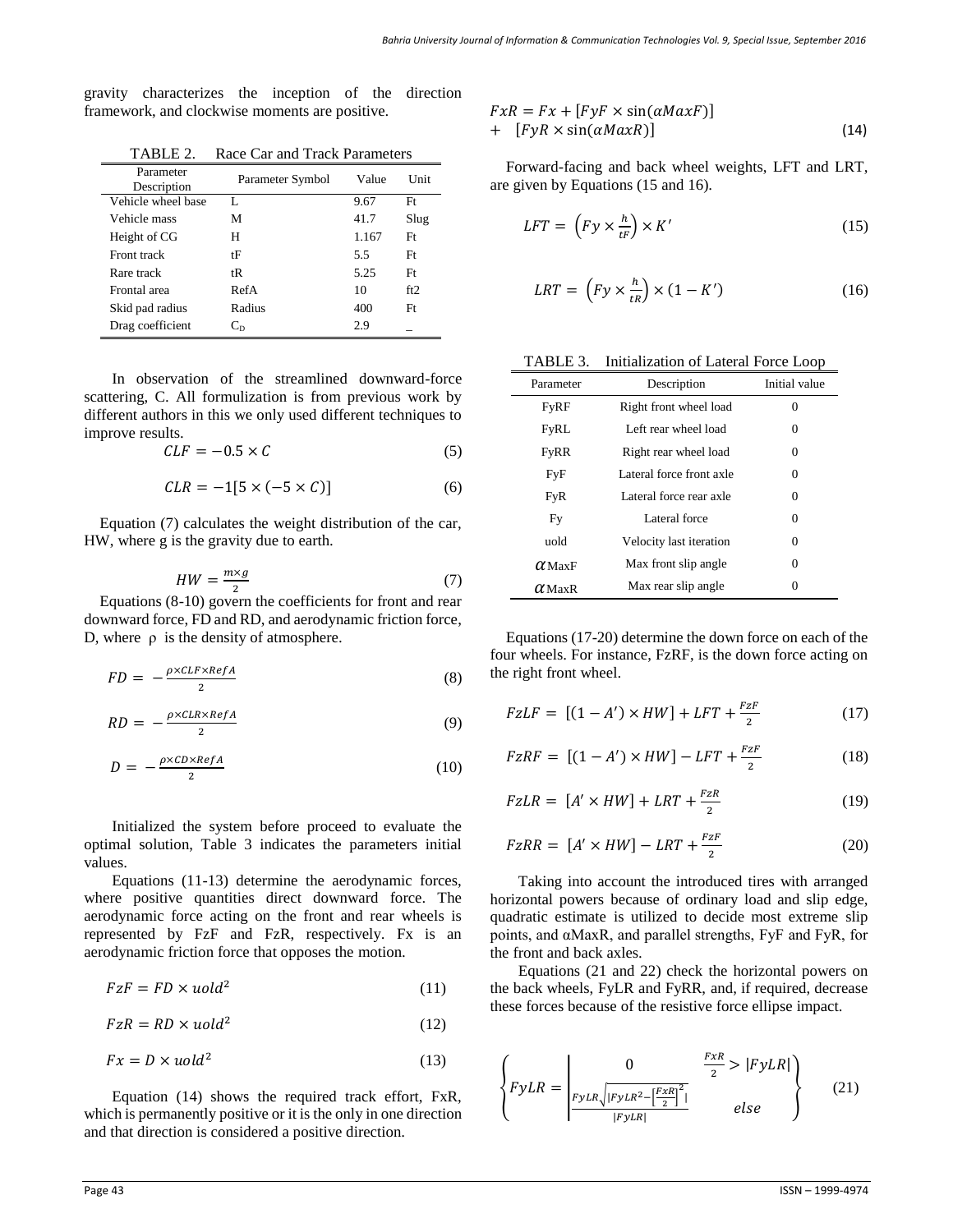

Fig. 3 Pre-Sensitive Analysis Result of A, B, C, k, m, h and R respectively

$$
\left\{ FyRR = \begin{vmatrix} 0 & \frac{FxR}{2} > |FyRR| \\ \frac{FyRR}{|FyRR|} - \frac{FxR}{2} \end{vmatrix} \right\}
$$
 (22)

Equation (23) calculates the complete back lateral force, FyR, as a sum of sideways forces acting on each of the two back wheels.

$$
FyR = FyLR + FyRR
$$
\n(23)

Equations (24 and 25) govern the total yaw force, Yaw\_Bal.

 $FYaw = [(FyRF - FyLF) \times tF \times$  $\sin(\alpha MaxF) + (FyRR - FyLR) \times tR \times \sin(\alpha MaxR)$  (24)

$$
Yaw_{Bal} = [A \times FyF \times \cos(\alpha MaxF)] -
$$
  
[B \times FyR \times \cos(\alpha MaxR)] + FYaw (25)

Equations (26 and 27) are used to apply yaw balance, Yaw\_Bal = 0. If Yaw\_Bal < 0, Equation (22) provides the essential tuning, while Equation (23) is used to correct the error for Yaw\_Bal  $> 0$ .

$$
FyF = \frac{[(1-A) \times FyR \times \cos(\alpha MaxR)] - FYaw}{A \times \cos(\alpha MaxF)}
$$
(26)

$$
F\gamma R = \frac{[A \times F\gamma F \times \cos(\alpha MaxF)] + FYaw}{B \times \cos(\alpha MaxR)}
$$
 (27)

Equation (28) calculates total sideways force, Fy, as a sum of forward-facing and back sideways forces. Then, Equations (29 and 30) are used to govern the resultant speed, u, and lap time, T respectively.

$$
Fy = FyF + FyR
$$
 (28)

$$
\frac{1}{40}
$$

$$
u = \sqrt{\frac{|Fy \times Radius|}{m}}
$$
 (29)

$$
T = \frac{2\pi \times Radius}{u} \tag{30}
$$

# IV. SENSITIVITY ANALYSIS

Sensitivity means if some variables of the system are changed then how much change takes place in the system. In this project LHS is used for sampling within given design space and then the objective function is computed for different perturbations of design variables.

TABLE 4. Post Sensitivity Analysis of Optimization Techniques

|             | A     | В     | С     | K     | М      | Н     | т      |
|-------------|-------|-------|-------|-------|--------|-------|--------|
| <b>LHCS</b> | 0.556 | 0.314 | 0.372 | 0.608 | 33.916 | 1.222 | 21.001 |
|             | 0.534 | 0.302 | 0.357 | 0.584 | 32.586 | 1.174 | 18.176 |
|             |       |       |       |       |        |       |        |
| GA          | 0.301 | 0.356 | 0.497 | 0.525 | 32.174 | 1.101 | 14.7   |
| 2%          | 0.307 | 0.363 | 0.507 | 0.536 | 32.818 | 1.123 | 14.846 |
| $-2%$       | 0.295 | 0.349 | 0.487 | 0.515 | 31.531 | 1.079 | 14.552 |
|             |       |       |       |       |        |       |        |
| <b>SA</b>   | 0.3   | 0.569 | 0.444 | 0.335 | 30     | 1.255 | 15.620 |
| 2%          | 0.306 | 0.580 | 0.452 | 0.341 | 30.6   | 1.280 | 15.776 |
| $-2%$       | 0.294 | 0.557 | 0.435 | 0.328 | 29.4   | 1.229 | 15.463 |
|             |       |       |       |       |        |       |        |
| <b>PSO</b>  | 0.3   | 0.349 | 0.487 | 0.515 | 30     | 1.08  | 13.537 |
| 2%          | 0.306 | 0.355 | 0.496 | 0.525 | 30.6   | 1.101 | 13.673 |
| $-2%$       | 0.294 | 0.342 | 0.477 | 0.504 | 29.4   | 1.058 | 13.4   |

Pre sensitivity analysis is performed to check for properties of the perturbations in design parameters on the objective function before applying optimization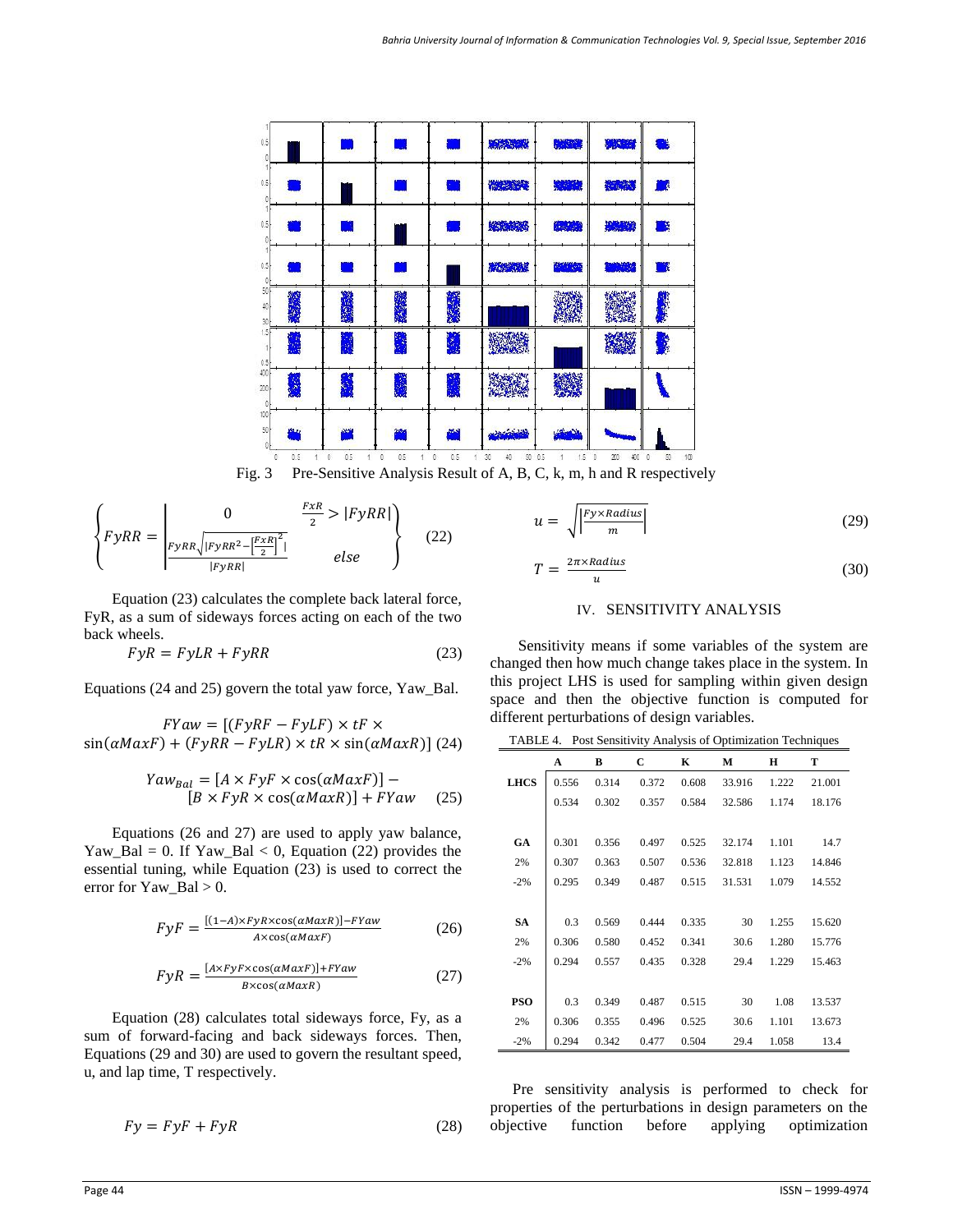techniques.500 samples were generated from the design space. In figure 3, 500 samples of all seven variables are shown and it shows the dependency of each variable onto the other variable. As a result we easily identify the tradeoff between variables since it clearly demonstrate the importance with respect to other variables. It also shows the variable search space for optimal solution.

Post sensitivity analysis is performed to check for special effects of the perturbations in design parameters on the objective function after getting the optimal solution. In post sensitivity analysis the system was perturbed by 2% to - 2%. Some tabular and graphical results are given below.

# V. RESULTS

The conclusions obtained previously from collaborative optimization are compared with outcomes obtained from iterative technique with Latin hyper cube sampling and GA, SA and PSO to race car design problem. In the first method we generated 500 random samples from Latin hyper cube sample. To get the optimal configuration for the race car design. The Latin hyper cube sampling is used to perform the optimization. The Yaw Balance restrictions are included in the objective function of the optimization formulation.

In the second method the objective function including the Yaw balance constraint is taken as the fitness function for genetic algorithm. The size of population for genetic algorithm is 20 and generation size is 60. The stopping criteria for genetic algorithm are up to the stalling of the result. After some time values for lap time started to stall and at that time genetic algorithm performed the iterations and generated the results of output variable. The simulated annealing and particle swarm optimization is used to compare the outcomes.

Table 5 summarizes the result for collaborative optimization formulation, iterative technique with Latin hypercube sampling and genetic algorithm. Table 6 further compare the results of different optimization techniques. After this conclusion we obtained the best technique for the similar kind of problems.

Table 4 represent the post sensitive analysis of the result obtained by different optimization techniques according to the variables value obtained through optimization.

In figure 4, function value represents lap time of car which is also representing the global best of the system verses



iteration. It shows search is more optimal with increasing no of iteration.

Figure 5 represent the graph of lap time on vertical axes and no of times it goes through the procedure to consolidate the solution to achieve optimal result.

Figure 6 represent the lap time on vertical axis and generation on horizontal axis, it shows that as generation passes the optimal value of lap time improves. Two type of result appeared on graph one is best value and other is mean value.

Table 5 shows that PSO obtained better result when we compare with other result or from previous paper result.



Fig. 5. Result of Simulated Annealing

TABLE 5. Comparison between Lhcs, Ga, Co, Sa & Pso

|             | Parameter Collaborative | <b>LHCS</b> | Genetic<br>Algorithm | Simulated<br>Annealing | P.S<br>Optimization |
|-------------|-------------------------|-------------|----------------------|------------------------|---------------------|
|             |                         |             |                      |                        |                     |
| A           | 0.300                   | 0.556       | 0.301                | 0.300                  | 0.3                 |
| C           | 0.574                   | 0.372       | 0.497                | 0.444                  | 0.487               |
| K           | 0.301                   | 0.608       | 0.525                | 0.335                  | 0.515               |
| B           | 0.3                     | 0.314       | 0.356                | 0.569                  | 0.349               |
| MASS        | 41.7                    | 33.916      | 32.174               | 30                     | 30                  |
| H           | 1.167                   | 1.222       | 1.101                | 1.255                  | 1.08                |
| Radius      | 400                     | 384.771     | 365.329              | 400                    | 400                 |
| Lap<br>Time | 14.884 s                | 21.00 s     | 14.7 s               | 15.620 s               | 13.537 s            |



Fig. 6 Genetic Algorithm Result